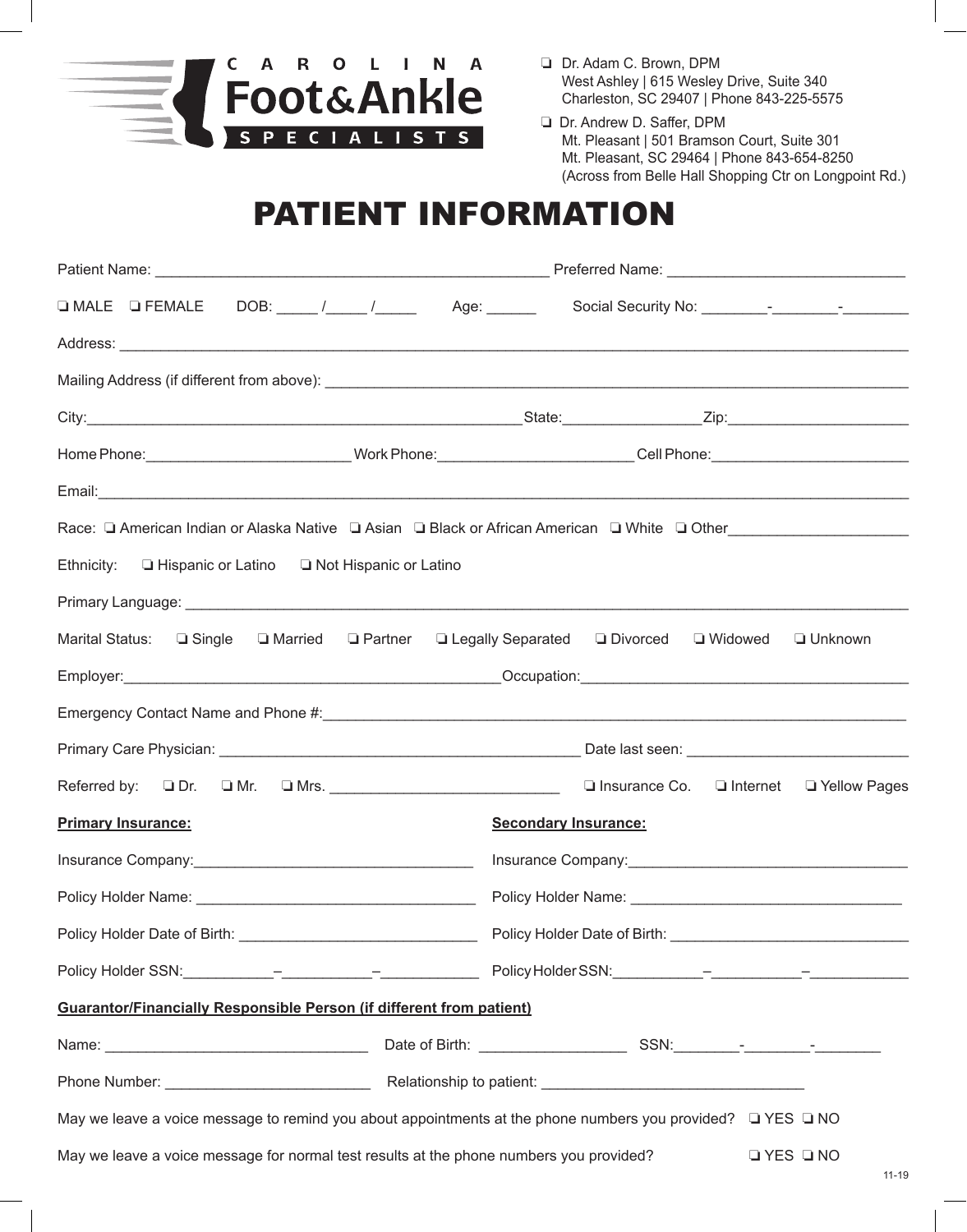

## Patient Name

# MEDICAL INFORMATION

Reason for this visit\_\_\_\_\_\_\_\_\_\_\_\_\_\_\_\_\_\_\_\_\_\_\_\_\_\_\_\_\_\_\_\_\_\_\_\_\_\_\_\_\_\_\_\_\_\_\_\_\_\_\_\_\_\_\_\_\_\_\_\_\_\_\_\_\_\_\_\_\_\_\_\_\_\_\_\_\_\_ Length of time for current problem\_\_\_\_\_\_\_\_\_\_\_\_\_\_\_\_\_\_\_\_\_\_\_\_\_\_\_\_\_\_\_\_\_\_\_ o Days o Weeks o Months o Years Height \_\_\_\_\_\_\_feet \_\_\_\_\_\_inches / Weight \_\_\_\_\_pounds Do you smoke? (check one)  $\Box$  Yes\*\*  $\Box$  No \*\*If yes  $\Box$  Heavy or  $\Box$  Light Do you drink alcohol? (check one)  $\Box$  Yes\*\*  $\Box$  No \*\*If yes  $\Box$  Occasionally or  $\Box$  Light/Moderate Have you received a flu vaccination for the current season?  $\Box$  Yes  $\Box$  No For those 65 or older, have you had a pneumonia vaccine?  $\Box$  Yes  $\Box$  No

### **CURRENT MEDICATION LIST**

 $\Box$  No Medications  $\Box$  Yes, please see below \_\_\_\_\_\_\_\_\_\_\_\_\_\_\_\_\_\_\_\_\_\_\_ \_\_\_\_\_\_\_\_\_\_\_\_\_\_\_\_\_\_\_\_\_\_\_ \_\_\_\_\_\_\_\_\_\_\_\_\_\_\_\_\_\_\_\_\_\_\_ \_\_\_\_\_\_\_\_\_\_\_\_\_\_\_\_\_\_\_\_\_\_\_

| <b>MEDICAL ALLERGIES</b>                           |                 |                               |                           |                      |                                   |        |  |
|----------------------------------------------------|-----------------|-------------------------------|---------------------------|----------------------|-----------------------------------|--------|--|
| □ No Known Allergies                               |                 | $\Box$ General Anesthestics   |                           | □ Local Anesthestics |                                   |        |  |
| $\Box$ Aspirin                                     | $\Box$ lodine   |                               | $\Box$ Penicillin         |                      | □ Other________________________   |        |  |
| $\Box$ Codeine                                     | $\Box$ Latex    |                               | $\Box$ Sulfa              |                      |                                   |        |  |
| <b>PAST MEDICAL HISTORY</b>                        |                 |                               |                           |                      |                                   |        |  |
| $\Box$ Angina                                      | $\Box$ Diabetes |                               | Kidney Problems           |                      |                                   |        |  |
| $\Box$ Asthma                                      |                 | □ Heart Disease               | <b>Q</b> Poor Circulation |                      | □ Other________________________   |        |  |
| $\Box$ Cancer                                      |                 | <b>La High Blood Pressure</b> |                           | □ Stomach Problems   | □ Other_________________________  |        |  |
| $\Box$ Depression                                  |                 | □ High Cholesterol            |                           | □ Thryoid Problems   | □ Other__________________________ |        |  |
| <b>FAMILY HISTORY</b>                              |                 |                               |                           |                      |                                   |        |  |
| Check $\Box$ Mother or $\Box$ Father if applicable |                 |                               |                           |                      |                                   |        |  |
|                                                    | M F             |                               | $M$ E                     |                      |                                   | M F    |  |
| □ Cancer                                           | $\Box$          | □ High Blood Pressure         | $\Box$                    |                      | $\Box$ Other                      | ם ם    |  |
| $\Box$ Diabetes                                    | $\Box$          | □ High Cholesterol            | $\Box$                    |                      | $\Box$ Other $\Box$               | $\Box$ |  |
| □ Heart Disease                                    | $\Box$          |                               | 99                        |                      |                                   | ם ם    |  |
| <b>PREVIOUS SURGERIES</b>                          |                 |                               |                           |                      |                                   |        |  |

 $\overline{\phantom{a}}$  , and the contribution of the contribution of the contribution of the contribution of the contribution of the contribution of the contribution of the contribution of the contribution of the contribution of the

 $\Box$  For those 65 or older, do you have a living will or someone to make decisions on your behalf?  $\Box$  Yes  $\Box$  No If no, please state why.